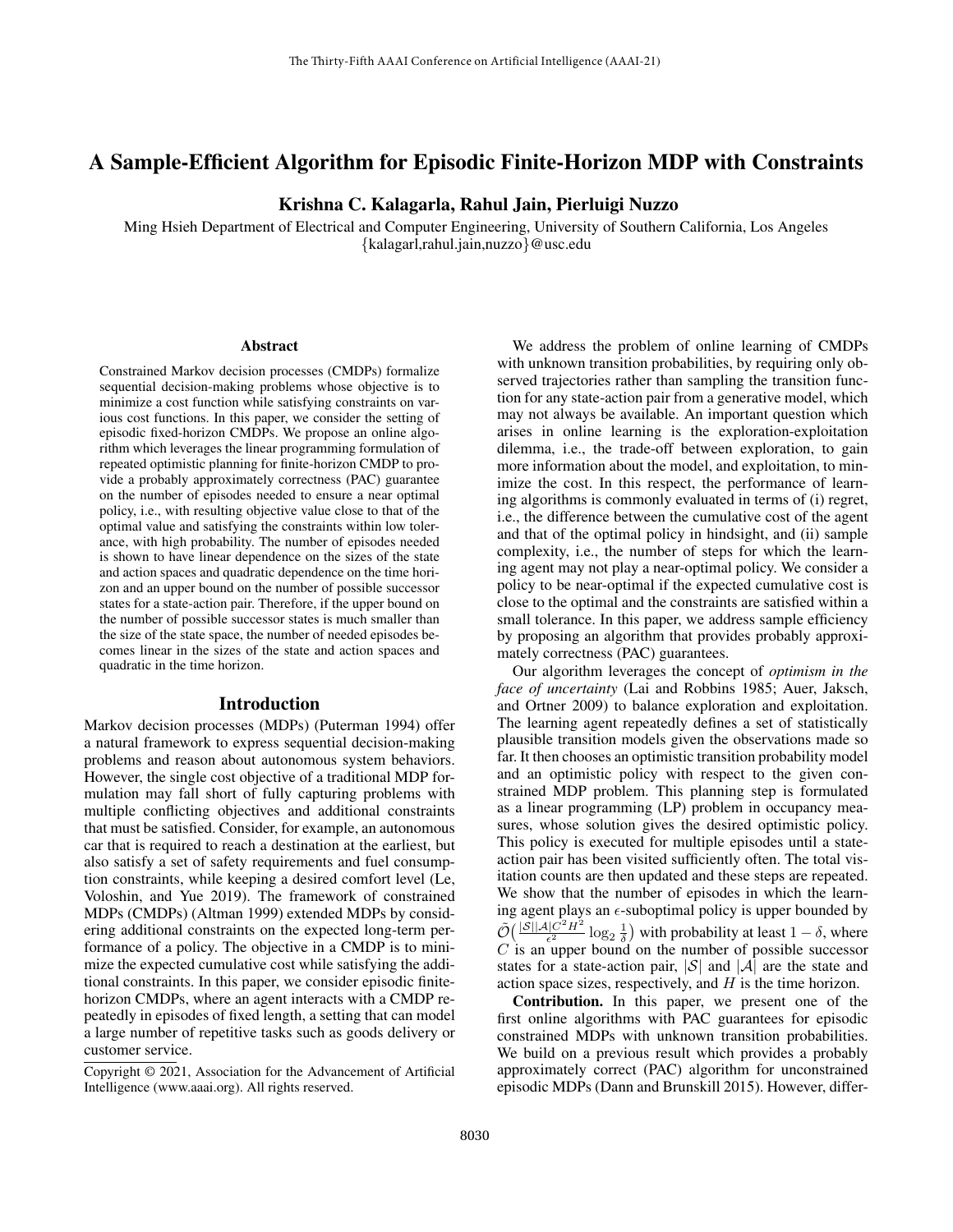ently from planning based on the Bellman optimality equations (Dann and Brunskill 2015), we address the presence of constraints by formulating an optimistic planning problem as an LP in occupancy measures. Consequently, our formulation leverages a novel construction for the set of plausible transition models and results in a sample complexity that is quadratic in the time horizon  $H$ , thus improving on the cubic bounds previously obtained with regret-based formulations (e.g., see (Efroni, Mannor, and Pirotta 2020)).

Related Work. Significant research has been reported on efficient learning for unconstrained MDPs. Algorithms like UCBVI (Azar, Osband, and Munos 2017), UBEV (Dann, Lattimore, and Brunskill 2017), EULER (Zanette and Brunskill 2019) and EULER-GP (Efroni et al. 2019) focus on regret analysis for episodic finite-horizon MDPs. PAC algorithms for unconstrained MDPs are addressed by (Dann and Brunskill 2015; Brafman and Tennenholtz 2002; Strehl, Li, and Littman 2009). While these algorithms are modelbased reinforcement learning (RL) algorithms, model-free algorithms such as UCB-H and UCB-B (Jin et al. 2018) have also been shown to be sample efficient.

Sample-efficient exploration in CMDPs has recently started to receive more attention. Regret analysis for multiple model-based and model-free algorithms (Efroni, Mannor, and Pirotta 2020) has been performed in the setting of episodic CMDPs with stochastic cost functions and unknown transition probabilities. Our work addresses PAC complexity, and is therefore complementary to the result by (Efroni, Mannor, and Pirotta 2020). Regret analysis for constrained MDPs has also been studied in the settings of average cost (Singh, Gupta, and Shroff 2020), adversarial cost with tabular MDPs (Qiu et al. 2020), and adversarial cost with linear MDPs (Ding et al. 2020).

Still in the context of constrained MDPs, the C-UCRL algorithm (Zheng and Ratliff 2020) has shown to have sublinear regret and satisfy the constraints even while learning, albeit in the setting of known transition probabilities and unknown cost functions. A regret-optimal algorithm for constrained MDPs with concave objectives and convex and hard constraints (knapsacks) has also been studied (Brantley et al. 2020), dealing with problems with a fixed budget such that the learning is stopped as soon as the budget is consumed. Several of these regret algorithms can be modified following an idea from (Jin et al. 2018) to provide PAC guarantees for constrained MDP with time-horizon dependence of at least  $H^3$ . However, this procedure is impractical as it entails saving an extremely large number of policies and uniformly sampling them to get the PAC optimal policy. Finally, regret or PAC analysis have not been addressed so far in the context of policy optimization and Lagrangian-based efforts on constrained MDPs (Borkar 2005; Achiam et al. 2017; Tessler, Mankowitz, and Mannor 2018; Miryoosefi et al. 2019).

### Preliminaries

In this section, we introduce preliminary concepts from finite-horizon MDPs and CMDPs.

**Notation.** We denote the set of natural numbers by  $\mathbb N$  and use  $h \in \{1, \ldots, H\}$  and  $k \in \mathbb{N}$  to denote a time step inside an episode and a phase index, respectively. The indicator function  $\mathbb{I}(s = s_1)$  evaluates to 1 when  $s = s_1$  and 0 otherwise. The probability simplex over set  $S$  is denoted by  $\Delta_S$ . For functions  $f, p : S \to \mathbb{R}$  and S a finite set, we write  $p(\cdot)f = \sum_{s \in \mathcal{S}} p(s)f(s)$ . Finally, we adopt the notation  $\hat{O}$  which is similar to the usual  $\hat{O}$  notation but ignores logarithmic factors.

Finite-Horizon MDPs. We consider an episodic finitehorizon MDP (Puterman 1994), which can be formally defined by a tuple  $\mathcal{M} = (\mathcal{S}, \mathcal{A}, H, s_1, p, c)$ , where S and A denote the finite state and action spaces, respectively. The agent interacts with the environment in episodes of length H and each episode starts with the same initial state  $s_1$ . The non-stationary transition probability is denoted by  $p$  where  $p_h(s'|s, a)$  is the the probability of transitioning to state s' upon taking action  $a$  at state  $s$  at time step  $h$ . Further, we denote by  $Succ(s, a)$  the set of possible successor states of state  $s$  and action  $a$ . The maximum number of possible successor states is denoted by  $C = \max_{s,a} |Succ(s,a)|$ . The non-stationary cost of taking action  $a$  in state  $s$  at step  $h \in \{1, \ldots, H\}$  is a random variable  $C_h(s, a) \in [0, 1]$ , with mean  $c_h(s, a)$ . Finally, we set  $c = (c_1, \ldots, c_H)$ .

A non-stationary randomized policy  $\pi = (\pi_1, \dots, \pi_H) \in$  $\Pi$ , where  $\pi$ <sub>*i*</sub> : *S* → Δ<sub>*A*</sub>, maps each state to a probability simplex over the action space. We denote by  $a_h \sim \pi_h(s_h)$ the action taken at time step  $h$  at state  $s_h$  according to policy  $\pi$ . For a state  $s \in \mathcal{S}$  and time step  $h \in \{1, \ldots, H\}$ , the value function of a non-stationary randomized policy,  $V_h^{\pi}(s; c, p)$ , is defined as:

$$
V_h^{\pi}(s; c, p) = \mathbb{E}\left[\sum_{i=h}^{H} c_i(s_i, a_i) | s_h = s, \pi, p\right],
$$

where the expectation is over the environment and policy randomness. We omit  $\pi$ , c, p when they are clear from the context. Similarly, for a state  $s \in S$ , an action  $a \in A$ , and time step  $h \in \{1, \ldots, H\}$ , the Q-value function is defined as  $Q_h^{\pi}(s, a; c, p) =$ 

$$
= c_h(s, a) + \mathbb{E}\left[\sum_{i=h+1}^H c_i(s_i, a_i)|s_h = s, a_h = a, \pi, p\right].
$$

There always exists an optimal non-stationary deterministic policy  $\pi^*$  (Puterman 1994) such that  $V_h^{\pi^*}(s) = V_h^*(s) =$  $\inf_{\pi} V_h^{\pi}(s)$  and  $Q_h^{\pi^*}(s, a) = Q_h^*(s, a) = \inf_{\pi} Q_h^{\pi}(s, a)$ . The Bellman optimality equations (Puterman 1994) enable us to compute the optimal policy by backward induction:

$$
V_h^*(s) = \min_{a \in \mathcal{A}} [c_h(s, a) + p_h(\cdot | s, a)V_{h+1}^*],
$$
  

$$
Q_h^*(s, a) = c_h(s, a) + p_h(\cdot | s, a)V_{h+1}^*,
$$

where  $V_{H+1}^*(s) = 0$  and  $V_h^*(s) = \min_{a \in \mathcal{A}} Q_h^*(s, a)$ . The optimal policy  $\pi^*$  is thus greedy with respect to  $Q_h^*$ .

Finite-Horizon Constrained MDPs. A finite-horizon constrained MDP is a finite-horizon MDP along with additional I constraints (Altman 1999) expressed by pairs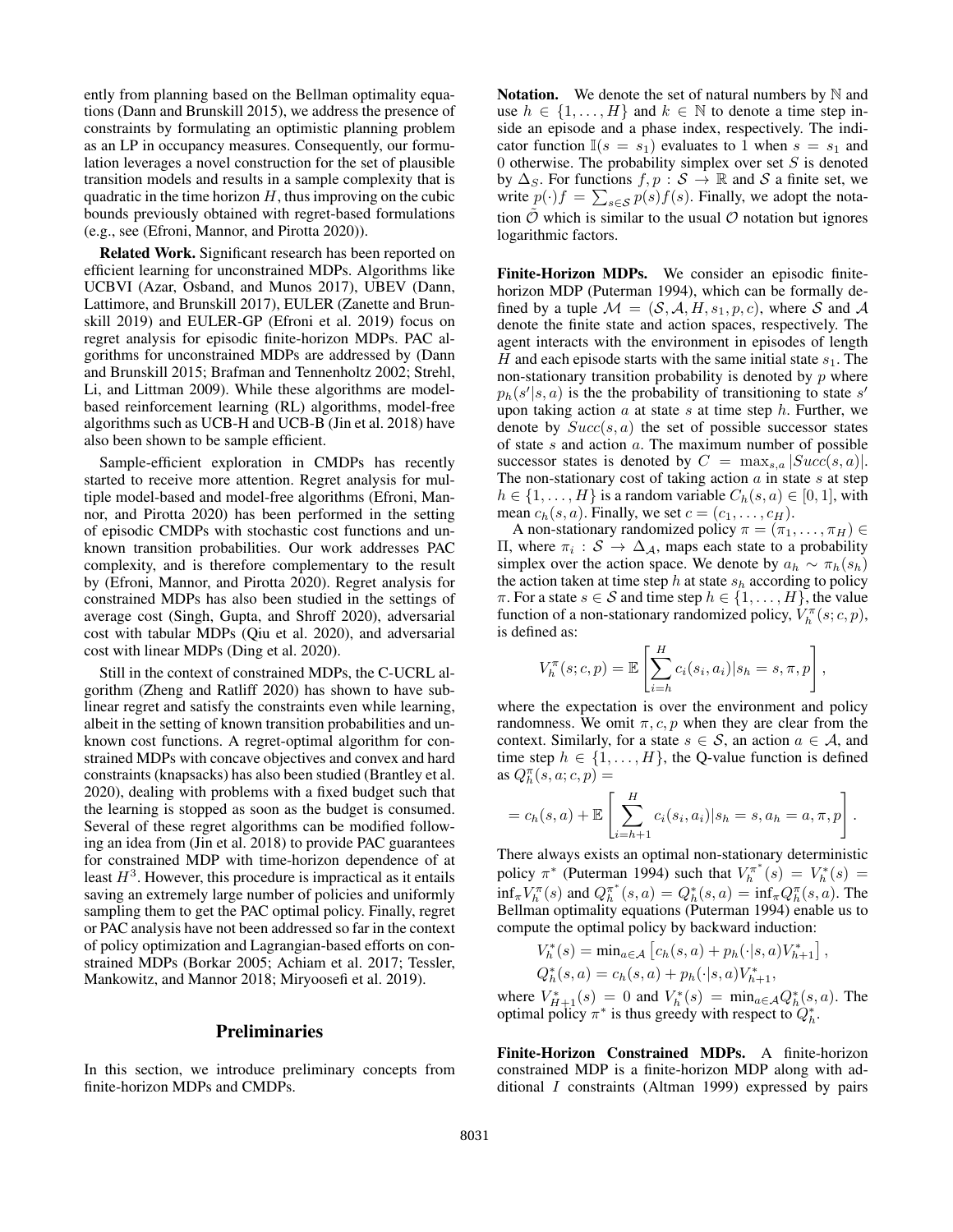of constraint cost functions and thresholds,  $\{d_i, l_i\}_{i=1}^I$ . The cost of taking action  $a$  in state  $s$  at time step  $h \in$  $\{1, \ldots, H\}$  with respect to the  $i^{th}$  constraint cost function is a random variable  $D_{i,h}(s, a) \in [0, 1]$ , with mean  $d_{i,h}(s, a)$ . The total expected cost of an episode under policy  $\pi$  with respect to cost functions  $c, d_i, i \in \{1, \dots, I\}$ , is the respective value function from the initial state  $s_1$ , i.e.,  $V_1^{\pi}(s_1; c), V_1^{\pi}(s_1; d_i), i \in \{1, ..., I\}$ , respectively, by definition. The objective of a CMDP is to find a policy which minimizes the total expected objective cost under the constraint that the total expected constraint costs are below the respective desired thresholds. Formally,

$$
\pi^* \in \underset{\pi \in \Pi}{\text{argmin}} \quad V_1^{\pi}(s_1; c, p) \n\text{s.t.} \quad V_1^{\pi}(s_1; d_i, p) \le l_i \quad \forall i \in \{1, \dots, I\}. \tag{1}
$$

The optimal value is  $V^* = V_1^{\pi^*}(s_1; c, p)$ . The optimal policy may be randomized (Altman 1999), i.e., an optimal deterministic policy may not exist as in the case of the finitehorizon MDP. Further, the Bellman optimality equations do not hold due to the constraints. Thus, we cannot leverage backward induction to find an optimal policy. A linear programming approach has been shown (Altman 1999) to find an optimal policy.

Linear Programming for CMDPs. Occupancy measures (Altman 1999) allow formulating the optimization problem (1) as a linear program (LP). Occupancy measure  $q^{\pi}$  of a policy  $\pi$  in a finite-horizon MDP is defined as the expected number of visits to a state-action pair  $(s, a)$  in an episode at time step h. Formally,

$$
q_h^{\pi}(s, a; p) = \mathbb{E} [\mathbb{I}\{s_h = s, a_h = a\} | s_1 = s_1, \pi, p]
$$
  
=  $P[s_h = s, a_h = a | s_1 = s_1, \pi, p].$ 

It is easy to see that the occupancy measure  $q^{\pi}$  of a policy  $\pi$ satisfies the following properties, expressing non-negativity and flow conservation, respectively:

$$
q_h^{\pi}(s, a) \ge 0, \quad \forall (s, a, h) \in \mathcal{S} \times \mathcal{A} \times \{1, \dots, H\},
$$
  
\n
$$
q_1^{\pi}(s, a) = \pi_1(a|s) \mathbb{I}(s = s_1), \quad \forall (s, a) \in \mathcal{S} \times \mathcal{A},
$$
  
\n
$$
\sum_a q_h^{\pi}(s, a) = \sum_{s', a'} p_{h-1}(s|s', a') q_{h-1}^{\pi}(s', a'),
$$
  
\n
$$
\forall s \in \mathcal{S}, h \in \{2, \dots, H\},
$$

where  $\mathbb{I}(s = s_1)$  is the initial state distribution. The space of the occupancy measures satisfying the above constraints is denoted by  $\Delta(\mathcal{M})$ . A policy  $\pi$  generates an occupancy measure  $q \in \Delta(\mathcal{M})$  if

$$
\pi_h(a|s) = \frac{q_h(s,a)}{\sum_b q_h(s,b)}, \ \forall (s,a,h) \in \mathcal{S} \times \mathcal{A} \times \{1,\ldots,H\}.
$$
\n(2)

Thus, there exists a unique generating policy for all occupancy measures in  $\Delta(\mathcal{M})$  and *vice versa*. Further, the total expected cost of an episode under policy  $\pi$  with respect to cost function  $c$  can be expressed in terms of the occupancy measure as follows:

$$
V_1^{\pi}(s_1; c, p) = \sum_{h, s, a} q_h^{\pi}(s, a; p) c_h(s, a).
$$

The optimization problem (1) can then be reformulated as a linear program (Altman 1999; Zimin and Neu 2013) as follows:

$$
q^* \in \underset{q \in \Delta(\mathcal{M})}{\text{argmin}} \sum_{h,s,a} q_h(s,a)c_h(s,a),
$$
  
s.t. 
$$
\sum_{h,s,a} q_h(s,a)d_{i,h}(s,a) \le l_i, \quad \forall i \in \{1,\dots,I\}.
$$

The optimal policy  $\pi^*$  can be obtained from  $q^*$  following (2).

### The Learning Problem

We consider the setting where an agent repeatedly interacts with a finite-horizon CMDP  $\mathcal{M}$  =  $(S, \mathcal{A}, H, s_1, p, c, \{d_i, l_i\}_{i=1}^I)$  with stationary transition probability (i.e.,  $p_h = p, \forall h \in \{1, ..., H\}$ ) in episodes of fixed length  $H$ , starting from the same initial state  $s_1$ . For simplicity of analysis, $\frac{1}{1}$  we assume that the cost functions  $c, \{d_i\}_{i=1}^I$  are known to the learning agent, but the transition probability  $p$  is unknown. The agent estimates the transition probability in an online manner by observing the trajectories over multiple episodes.

The main objective is to design an online learning algorithm such that, for given  $\epsilon \in (0,1]$ ,  $\delta \in (0,1)$  and CMDP  $M$ , the number of episodes for which the agent follows an  $\epsilon$ -suboptimal policy is bounded above by a polynomial (up to logarithmic factors) in the relevant quantities  $(|\mathcal{S}|, |\mathcal{A}|, H, \frac{1}{\epsilon}, \frac{1}{\delta})$  with high probability, i.e., with probability at least  $1 - \delta$  (PAC guarantee). A policy  $\pi$  is said to be  $\epsilon$ -optimal if the total expected objective cost of an episode under policy  $\pi$  is within  $\epsilon$  of the optimal value, i.e.,  $V_1^{\pi}(s_1; c, p) \leq V^* + \epsilon$ , and the constraints are satisfied within an  $\epsilon$  tolerance, i.e.,  $V_1^{\pi}(s_1; d_i, p) \le l_i + \epsilon, \forall i \in$  $\{1, \ldots, I\}$ . We make the following assumption of feasibility.

Assumption 1 *The given CMDP* M *is feasible, i.e., there exists a policy* π *such that the constraints are satisfied.*

#### The UC-CFH Algorithm

Algorithm Description. We consider an adaptation of the model-based algorithm UCFH (Dann and Brunskill 2015) to the setting of CMDPs, which we call Upper-Confidence Constrained Fixed-Horizon episodic reinforcement learning (UC-CFH) algorithm. The algorithm leverages the approach of *optimism in the face of uncertainty* (Auer, Jaksch, and Ortner 2009) to balance exploration and exploitation.

The algorithm operates in phases indexed by  $k$  and whose length is not fixed but, instead, depends on the observations made until the current episode. Each phase consists of three stages: planning, policy execution, and update of the visitation counts.

<sup>&</sup>lt;sup>1</sup>The complexity of learning the transition probability dominates the complexity of learning the cost functions (Auer and Ortner 2005). The algorithm can be readily extended to the setting of unknown cost functions by using an optimistic lower bound of the cost function obtained from its empirical estimate in place of the known cost function.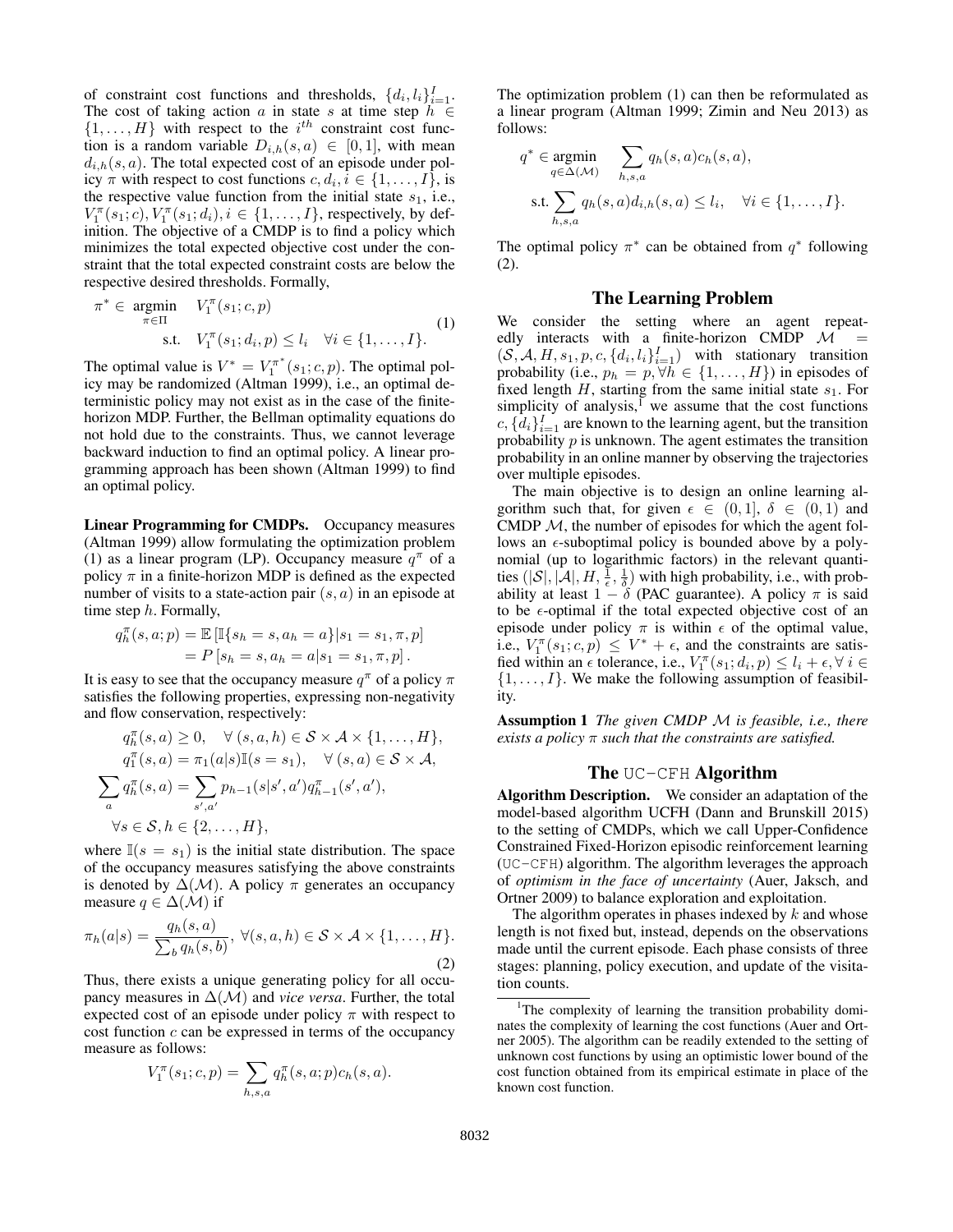For each phase  $k$ , UC-CFH defines a set of plausible transition models based on the number of visits to state-action pairs  $(s, a)$  and transition tuples  $(s, a, s')$  so far. A policy  $\pi^k$ is chosen by solving an optimistic planning problem, which is expressed as an LP problem (lines 13-16 in Algorithm 1). The planning problem (CONSTRAINEDEXTENDEDLP in the algorithm) is detailed below.

The algorithm maintains two types of visitation counts. Counts  $v(s, a)$  and  $v(s, a, s')$  are the number of visits to state-action pairs  $(s, a)$  and transition tuples  $(s, a, s')$ , respectively, since the last update of state-action pair  $(s, a)$ . Counts  $n(s, a)$  and  $n(s, a, s')$  are the total number of visits to state-action pairs  $(s, a)$  and transition tuples  $(s, a, s')$ , respectively, before the update of state-action pair  $(s, a)$ . These visitation counts are all initialized to zero.

During the policy execution stage of phase  $k$  (lines 18-27) in Algorithm 1), the agent executes the current policy  $\pi^k$ , observes the tuples  $(s_t, a_t, s_{t+1})$ , and updates the respective visitation counts  $v(s_t, a_t)$  and  $v(s_t, a_t, s_{t+1})$ . This policy  $\pi^k$ is executed until a state action pair  $(s, a)$  has been visited often enough since the last update of  $(s, a)$ , i.e.,  $v(s, a)$  is large enough (lines 26-27 in Algorithm 1).

In the next stage of phase  $k$  (lines 29-33 in Algorithm 1), the visitation counts  $n(s, a)$  and  $n(s, a, s')$  corresponding to the sufficiently visited state-action pair  $(s, a)$  are updated as  $n(s, a) = n(s, a) + v(s, a), n(s, a, s') = n(s, a, s') +$  $v(s, a, s')$  and visitation counts  $v(s, a), v(s, a, s')$  are reset to 0. This iteration of planning-execution-update describes a phase of the algorithm.

**Optimistic Planning.** At the start of each phase  $k$ , UC-CFH estimates the true transition model by its empirical average as

$$
\bar{p}^k(s'|s,a) = \frac{n^k(s,a,s')}{\max\{1,n^k(s,a)\}}, \quad \forall (s,a,s') \in \mathcal{S} \times \mathcal{A} \times \mathcal{S}.
$$

The algorithm further defines confidence intervals for the transition probabilities of the CMDP, such that the true transition probabilities lie in them with high probability. Formally, for any  $(s, a) \in S \times A$ , we define:

$$
B_p^k(s, a) = \{ \tilde{p}(.|s, a) \in \Delta_{\mathcal{S}} : \forall s' \in \mathcal{S}
$$
  

$$
|\tilde{p}(s'|s, a) - \bar{p}^k(s'|s, a)| \le \beta_p^k(s, a, s') \},
$$

where the size of the confidence intervals  $\beta_p^k(s, a, s')$  is built using the empirical Bernstein inequality (Maurer and Pontil 2009) and, for any  $(s, a, s') \in S \times A \times S$ , is defined as

$$
\beta_p^k(s, a, s') = \sqrt{\frac{2\bar{p}^k(s'|s, a)(1 - \bar{p}^k(s'|s, a))\ln\frac{4}{\delta'}}{\max(1, n^k(s, a))}} + \frac{7\ln\frac{4}{\delta'}}{3\max(1, n^k(s, a) - 1)},
$$

where  $\delta'$  is as defined in the algorithm and  $\bar{p}^k(s'|s,a)(1 \bar{p}^k(s'|s, a)$  is the variance associated with the empirical estimate  $\bar{p}^k(s'|s, a)$ .

Algorithm 1 UC-CFH: Upper-Confidence Constrained Fixed-Horizon Episodic Reinforcement Learning Algorithm

1: **Input**: Desired tolerance  $\epsilon \in (0, 1]$ , failure tolerance  $\delta \in (0, 1)$ , fixed-horizon MDP  $\mathcal M$ 

2: **Result:** With probability at least  $1 - \delta$ ,  $\epsilon$ -optimal policy 3:

|     | 4: $k := 1$ , $w_{min} := \frac{\epsilon}{4H \mathcal{S}  \mathcal{A} }, \quad \delta' := \frac{\delta}{2N_{\max}C};$       |
|-----|-----------------------------------------------------------------------------------------------------------------------------|
|     | 5: $N_{max} :=  \mathcal{S}   \mathcal{A}  \log_2 \frac{ \mathcal{S} H}{w_{min}};$                                          |
| 6:  |                                                                                                                             |
| 7:  | $m := \frac{2304C^2H^2}{c^2} (\log_2\log_2 H)^2 \log_2^2 \frac{8H^2 \mathcal{S} ^2 \mathcal{A} }{c} \ln \frac{4}{\delta'};$ |
| 8:  | $n(s, a) = v(s, a) = n(s, a, s') := 0,$                                                                                     |
|     | 9: $\forall s \in \mathcal{S}, a \in \mathcal{A}, s' \in Succ(s, a);$                                                       |
| 10: |                                                                                                                             |
| 11: | while True do                                                                                                               |
| 12: |                                                                                                                             |
| 13: | $\bar{p}(s' s,a) := \frac{n(s,a,s')}{\max\{1,n(s,a,s')\}},$                                                                 |
| 14: | $\forall s \in \mathcal{S}, a \in \mathcal{A}, s' \in Succ(s, a);$                                                          |
| 15: |                                                                                                                             |
| 16: | $\pi^k := \text{CONSTRAINEDEXTENDEDLP}(\bar{p}, n);$                                                                        |
| 17: |                                                                                                                             |
| 18: | repeat                                                                                                                      |
| 19: | for $t=0$ to $H-1$ do                                                                                                       |
| 20: | $a_t \sim \pi_h^k(s_t);$                                                                                                    |
| 21: | $s_{t+1} \sim p(. s_t, a_t);$                                                                                               |
| 22: | $v(s_t, a_t) := v(s_t, a_t) + 1;$                                                                                           |
| 23: | $v(s_t, a_t, s_{t+1}) := v(s_t, a_t, s_{t+1}) + 1;$                                                                         |
| 24: | end for                                                                                                                     |
| 25: | <b>until</b> there is $(s, a) \in S \times A$ ,                                                                             |
| 26: | s.t. $v(s, a) \ge \max\{mw_{min}, n(s, a)\}\$ and                                                                           |
| 27: | $n(s,a) <  \mathcal{S}  mH$                                                                                                 |
| 28: |                                                                                                                             |
| 29: | $n(s,a) := n(s,a) + v(s,a);$                                                                                                |
| 30: | $n(s, a, s') := n(s, a, s') + v(s, a, s'),$                                                                                 |
| 31: | $v(s, a) = v(s, a, s') := 0,$                                                                                               |
| 32: | $\forall s' \in Succ(s, a);$                                                                                                |
| 33: | $k := k + 1$ :                                                                                                              |
| 34: |                                                                                                                             |
|     | 35: end while                                                                                                               |
|     |                                                                                                                             |

Given the confidence intervals  $B_p^k$ , the algorithm then computes a policy  $\pi^k$  by performing optimistic planning. Given a confidence set of possible transition models, it selects an optimistic transition probability model and optimistic policy with respect to the given constrained MDP problem. This can be expressed as the following optimization problem:

$$
(\tilde{p}^k, \pi^k) = \underset{\pi \in \Pi, \tilde{p} \in B_p^k}{\text{argmin}} \quad V_1^{\pi}(s_1; c, \tilde{p}) \tag{3}
$$
  
s.t. 
$$
V_1^{\pi}(s_1; d_i, \tilde{p}) \le l_i \quad \forall i \in \{1, \dots, I\}.
$$

We allow time-dependent transitions, i.e., choosing different transition models at different time steps of an episode, even if the true CMDP has stationary transition probability. This does not affect the theoretical guarantees, since the true transition probability still lies in the confidence sets with high probability.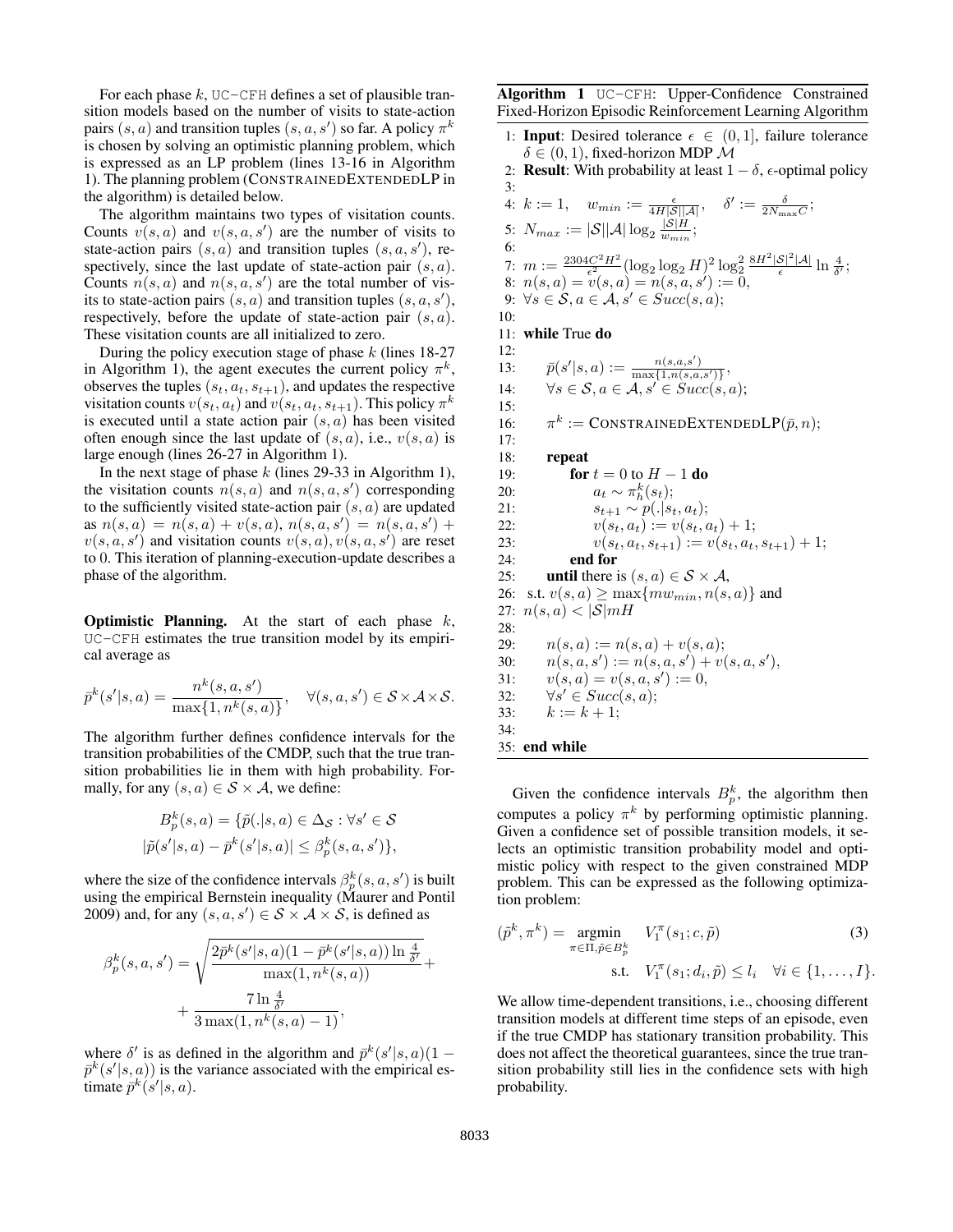These confidence intervals differ from the ones considered in UCFH (Dann and Brunskill 2015), which have an additional condition that the standard deviation associated with a transition model, i.e.,  $\sqrt{\tilde{p}(1-\tilde{p})}$ , be close to that of the empirical estimate  $\sqrt{\bar{p}(1-\bar{p})}$ . We remove this condition to be able to express the optimistic planning problem (3) as a linear program. However, this causes the PAC bound to have a quadratic dependence on C instead of a linear dependence.

CONSTRAINEDEXTENDEDLP Algorithm. Problem (3) can be expressed as an extended LP by leveraging the stateaction-state occupancy measure  $z^{\pi}(s, a, s'; p)$ , defined as  $z_h^{\pi}(s, a, s'; p) = p_h(s'|s, a) q_h^{\pi}(s, a; p)$ , to express the confidence intervals of the transition probabilities(Efroni, Mannor, and Pirotta 2020). The extended LP over z can be formulated as follows:

$$
\min_{z \geq 0} \sum_{h,s,a,s'} z_h(s,a,s')c_h(s,a),
$$
\n
$$
\sum_{h,s,a,s'} z_h(s,a,s')d_{i,h}(s,a) \leq l_i, \quad \forall i \in \{1, ..., I\}
$$
\n
$$
\sum_{a,s'} z_h(s,a,s') = \sum_{s',a'} z_{h-1}(s',a',s), \forall s \in S, \forall h \in \{2, ..., H\}
$$
\n
$$
\sum_{a,s'} z_1(s,a,s') = \mathbb{I}(s = s_1), \quad \forall s \in S
$$
\n
$$
z_h(s,a,s') - (\bar{p}^k(s'|s,a) + \beta_p^k(s,a,s')) \sum_{y} z_h(s,a,y) \leq 0,
$$
\n
$$
\forall (s,a,s',h) \in S \times A \times S \times \{1, ..., H\}
$$
\n
$$
-z_h(s,a,s') + (\bar{p}^k(s'|s,a) - \beta_p^k(s,a,s')) \sum_{y} z_h(s,a,y) \leq 0,
$$
\n
$$
\forall (s,a,s',h) \in S \times A \times S \times \{1, ..., H\}.
$$

The last two constraints of the above LP encode the condition that the transition probability must lie in the desired confidence interval. The desired policy  $\pi^k$  and the chosen transition probabilities are recovered from the computed occupancy measures as:

and

$$
\hat{p}_h^k(s'|s,a) = \frac{z_h(s,a,s')}{\sum_{s'} z_h(s,a,s')}
$$

 $\pi_h^k(a|s) = \frac{\sum_{s'} z_h(s, a, s')}{\sum_{s'} z_{h'}(s, a, s')}$ 

 $\sum_{a,s'} z_h(s,a,s')$ 

.

The above planning routine, referred to as CON-STRAINEDEXTENDEDLP in the algorithm, was also used in the context of adversarial MDPs (Jin and Luo 2019; Rosenberg and Mansour 2019). The following theorem establishes the PAC guarantee for the algorithm UC-CFH.

**Theorem 1** For  $\epsilon \in (0,1]$ ,  $\delta \in (0,1)$ *, with probability at least* 1 − δ*, algorithm* UC-CFH *yields at most*  $\tilde{\mathcal{O}}\big( \frac{|\mathcal{S}||\mathcal{A}|C^2H^2}{\epsilon^2}$  $\frac{d|C^2H^2}{\epsilon^2}$   $\log_2\frac{1}{\delta}$  *episodes with*  $\epsilon$ *-suboptimal policies*  $π<sup>k</sup>$ , *i.e.*,  $V<sub>1</sub><sup>π<sup>k</sup></sup> (s<sub>1</sub>, c) − V<sup>*</sup> > ε or V<sub>1</sub><sup>π<sup>k</sup></sup> (s<sub>1</sub>, d<sub>i</sub>) − l<sub>i</sub> > ε, for$ *any*  $i \in \{1, \ldots, I\}$ .

Thus, in the natural setting of a limited size of successor states, i.e.,  $C \ll |\mathcal{S}|$ , the number of episodes needed by UC-CFH to obtain an  $\epsilon$ -optimal policy with high probability has a linear dependence on the state and action space sizes  $|\mathcal{S}|$  and  $|\mathcal{A}|$ , respectively, and quadratic dependence on the time horizon H.

### PAC Analysis

For state-action pairs, we introduce a notion of *knownness*, to indicate how often the pair has been visited relative to its expected number of visits under a policy, and a notion of *importance*, to indicate the influence that the pair has on the total expected cost of a policy (Dann and Brunskill 2015). We consider a fine-grained categorization of *knownness* of state-action pairs, similar to the one by (Lattimore and Hutter 2012; Dann and Brunskill 2015), instead of a binary categorization (Brafman and Tennenholtz 2002; Strehl, Li, and Littman 2009). These notions are essential for the analysis of the algorithm.

We define the weight of a state-action pair  $(s, a)$  under policy  $\pi^k$  as its expected number of visits in an episode, i.e.,

$$
w_k(s, a) = \sum_{t=1}^{H} P[s_t = s, a_t = a | \pi^k, s_1].
$$

The *importance*  $\iota_k$  of a state-action pair  $(s, a)$  with respect to policy  $\pi^k$  is an integer defined as its relative weight with respect to  $w_{min}$  on a logarithmic scale:

$$
\iota_k(s,a) = \min\left\{z_i : z_i \ge \frac{w_k(s,a)}{w_{min}}\right\},\,
$$

where  $z_1 = 0, z_i = 2^{i-2}, \forall i \geq 2$ . Similarly, the *knownness*  $\kappa_k$  of a state-action pair  $(s, a)$  is an integer defined as

$$
\kappa_k(s,a) = \max\left\{z_i : z_i \leq \frac{n_k(s,a)}{mw_k(s,a)}\right\},\,
$$

where  $z_1 = 0, z_i = 2^{i-2}, \forall i \geq 2$ , and the constant m is as defined in Algorithm 1. We then divide the  $(s, a)$ -pairs into categories as follows:

$$
\mathcal{X}_{k,\kappa,\iota} = \{ (s,a) \in \mathcal{X}_k : \kappa_k(s,a) = \kappa, \iota_k(s,a) = \iota \},
$$
  

$$
\bar{\mathcal{X}}_k = \mathcal{S} \times \mathcal{A} \backslash \mathcal{X}_k,
$$

where  $\mathcal{X}_k = \{(s, a) \in \mathcal{S} \times \mathcal{A} : \iota_k(s, a) > 0\}$  is the active set and  $\mathcal{X}_k$  is the inactive set, i.e., the set of state-action pairs that are unlikely to be visited under policy  $\pi^k$ . The idea is that the model estimated by the algorithm is accurate if only a small number of state-action pairs are in categories with low knownness, that is, they are important under the current policy but have not yet been sufficiently observed.

We therefore distinguish between phases  $k$ , where the condition  $|\mathcal{X}_{k,\kappa,\iota}| \leq \kappa$  for all  $\kappa$  and  $\iota$  holds, and phases where this does not hold. This condition ensures that the number of state-action pairs in categories with low knownness are small and there are more state-action pairs in categories with higher knownness. We will further prove that the policy is  $\epsilon$ -optimal in episodes which satisfy this condition.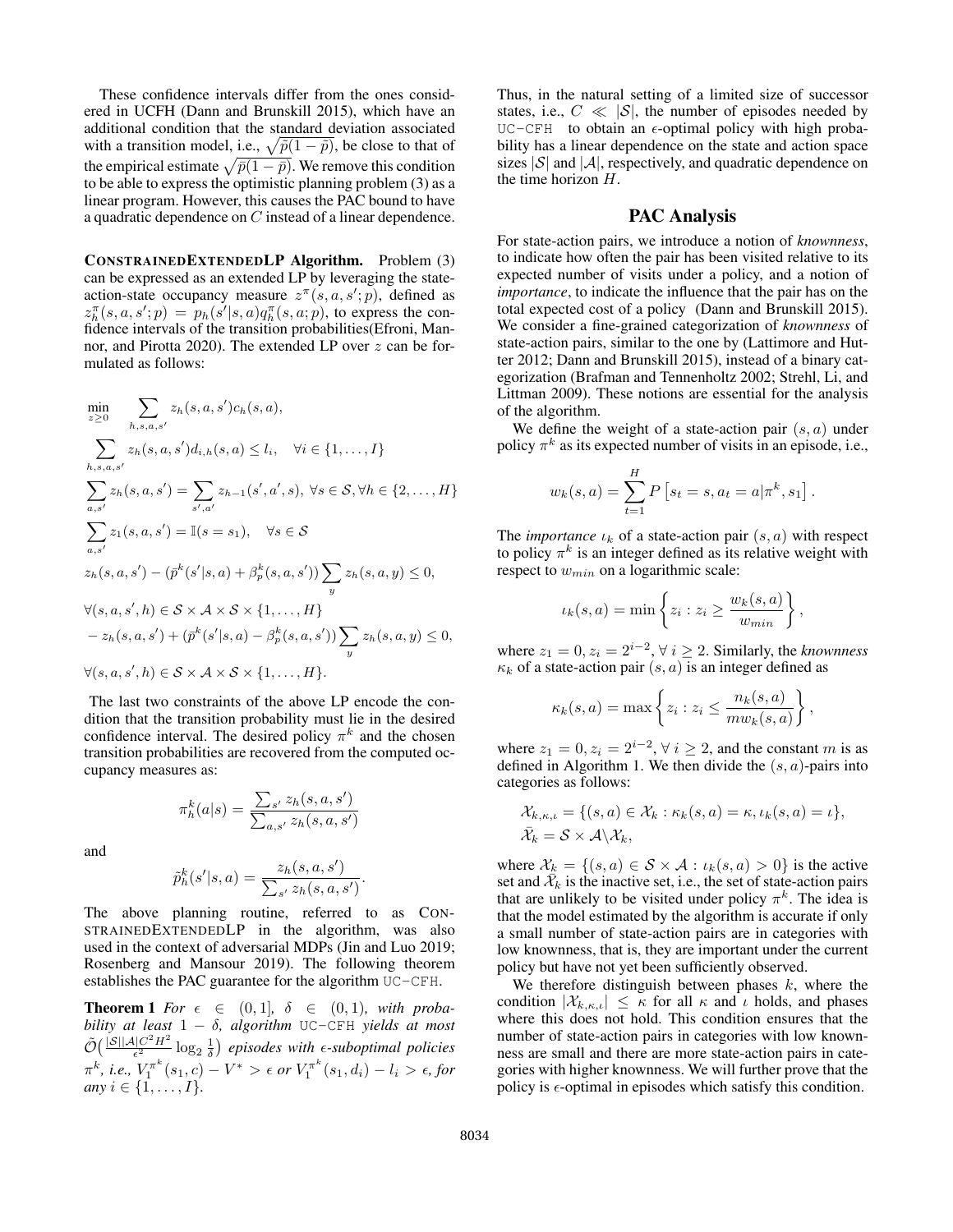#### Proof of Theorem 1

The proof of Theorem 1 consists of the following parts, supported by technical lemmas that are postponed to the next subsection to improve readability. We first show in Lemma 2 that the true transition model is contained within the confidence sets for all phases with high probability, i.e., the true transition probability p belongs to  $B_p^k$  for all k with probability at least  $1 - \frac{\delta}{2}$ .

We then use a result from (Dann and Brunskill 2015) to provide a high probability upper bound on the number of episodes for which the condition  $\forall \kappa, \iota : |\mathcal{X}_{k,\kappa,\iota}| \leq \kappa$  is violated. This result is restated as Lemma 3, with minor modification to accommodate randomized policies instead of deterministic policies. By Lemma 3, the number of episodes with  $|\mathcal{X}_{k,\kappa,\iota}| > \kappa$  for some  $\kappa,\iota$  is bounded above by  $6NE_{max}$ , where  $N = |\mathcal{S}||\mathcal{A}|m$  and  $E_{max} = \log_2 \frac{H}{w_{min}} \log_2 |\mathcal{S}||\mathcal{A}|$ with probability at least  $1-\frac{\delta}{2}$ . The choice of m in Theorem 1 satisfies the condition on  $m$  in Lemma 3. We therefore have, with high probability, i.e., at least  $1 - \frac{\delta}{2}$ ,  $|\mathcal{X}_{k,\kappa,\iota}| \leq \kappa$  for all  $\kappa$ ,  $\iota$  for the remaining episodes.

By union bound, for episodes beyond the first  $6NE_{max}$ , we can conclude that  $|\mathcal{X}_{k,\kappa,\iota}| \leq \kappa$  for all  $\kappa, \iota$  and  $p \in B_p^k$  with probability at least  $1-\delta$ . Further, in Lemma 9, we show that, in episodes with  $|\mathcal{X}_{k,\kappa,\iota}| \leq \kappa$  for all  $\kappa,\iota$ , the optimistic expected total cost is  $\epsilon$ -close to the true expected total cost. Therefore, the following hold:

$$
|V_1^{\pi^k}(s_1, c) - \tilde{V}_1^{\pi^k}(s_1, c)| \le \epsilon,
$$

$$
|V_1^{\pi^k}(s_1, d_i) - \tilde{V}_1^{\pi^k}(s_1, d_i)| \le \epsilon, \quad \forall i \in \{1, ..., I\}.
$$
  
We note that  $\tilde{p}^k, \pi^k$  were obtained by solving the following optimization problem:

$$
(\tilde{p}^k, \pi^k) = \underset{\pi \in \Pi, \tilde{p} \in B_p^k}{\text{argmin}} \quad V_1^{\pi}(s_1; c, \tilde{p}) \tag{4}
$$
  
s.t. 
$$
V_1^{\pi}(s_1; d_i, \tilde{p}) \le l_i \quad \forall i \in \{1, \dots, I\}.
$$

Thus, for  $p \in B_p^k$ , we have,

k

$$
V_1^{\pi^k}(s_1, c) - V^* = V_1^{\pi^k}(s_1, c) - \tilde{V}_1^{\pi^k}(s_1, c) +
$$
  
+  $\tilde{V}_1^{\pi^k}(s_1, c) - V^*$   
 $\leq V_1^{\pi^k}(s_1, c) - \tilde{V}_1^{\pi^k}(s_1, c)$   
(by (4), since  $p \in B_p^k$ )  
 $\leq \epsilon$  (by Lemma 9).

Similarly, for all  $i \in \{1, \ldots, I\}$ , we obtain

$$
V_1^{\pi^k}(s_1, d_i) - l_i = V_1^{\pi^k}(s_1, d_i) - \tilde{V}_1^{\pi^k}(s_1, d_i) +
$$
  
+  $\tilde{V}_1^{\pi^k}(s_1, d_i) - l_i$   
 $\leq V_1^{\pi^k}(s_1, d_i) - \tilde{V}_1^{\pi^k}(s_1, d_i)$   
(since  $\pi^k$  satisfies the constraints of (4))  
 $\leq \epsilon$  (by Lemma 9).

By putting the above inequalities together we have that, with probability at least  $1 - \delta$ , UC-CFH has at most  $6|\mathcal{S}||\mathcal{A}|m\log_2\frac{H}{w_{min}}\log_2|\mathcal{S}||\mathcal{A}| \epsilon$ -suboptimal episodes.

#### Technical Lemmas

We state the main lemmas used in the proof of Theorem 1.

Capturing the true transition model with high probability. We first restate the lemma that provides an upper bound on the total number of phases in the algorithm UC-CFH from (Dann and Brunskill 2015).

Lemma 1 *The total number of phases in the algorithm is bounded above by*  $N_{max} = |\mathcal{S}||\mathcal{A}| \log_2 \frac{|\mathcal{S}|H}{w_{min}}$  $rac{|\mathcal{S}|H}{w_{min}}$ .

The above result is used along with concentration results based on the empirical Bernstein inequality (Maurer and Pontil 2009) and union bounds to show that the true transition model is contained within the confidence sets for all phases with high probability.

Lemma 2 *The true transition probability is contained within the confidence intervals for all phases with high probability, i.e.,*  $p \in B_p^k$ ,  $\forall k$  *with probability at least*  $1 - \frac{\delta^2}{2}$ *.* 

The above lemma implies that the extended LP of the planning stage is feasible in all phases with high probability, since the true CMDP is feasible by Assumption 1.

Number of episodes which violate  $|\mathcal{X}_{k,\kappa,\iota}| \leq \kappa, \forall \kappa, \iota$ . We restate the following result from (Dann and Brunskill 2015), with minor modification to accommodate randomized policies instead of deterministic policies, to provide a high probability upper bound on the number of episodes for which  $|\mathcal{X}_{k,\kappa,\iota}| \leq \kappa, \forall \kappa, \iota$  is violated.

Lemma 3 *Let* E *be the number of episodes for which there are*  $\kappa$ , *ι with*  $|\mathcal{X}_{k,\kappa,\iota}| > \kappa$ , *and let*  $m \geq \frac{6H^2}{\epsilon} \ln \frac{2E_{max}}{\delta}$ . *Then*, *we obtain*

$$
P(E \le 6NE_{max}) \ge 1 - \delta/2,
$$

where  $N = |\mathcal{S}| |\mathcal{A}| m$  and  $E_{max} = \log_2 \frac{H}{w_{min}} \log_2 |\mathcal{S}| |\mathcal{A}|$ .

Difference between true and optimistic total cost. We use the following value difference lemma (Efroni, Mannor, and Pirotta 2020) to express the difference in value functions of policy  $\pi$  at time step h with respect to MDPs of different transition probabilities  $p, \tilde{p}, i.e., V_h^{\pi} - \tilde{V}_h^{\pi}$ , in terms of the value functions beyond h,  $\tilde{V}_t^{\pi}$ ,  $t > h$ , and difference in transition probabilities  $(p_t - \tilde{p}_t), t > h$ . In the following, We also use the shorthand notations  $V_h^{\pi}(s; c)$  and  $\tilde{V}_h^{\pi}(s; c)$  for  $V_h^{\pi}(s; c, p)$  and  $\tilde{V}_h^{\pi}(s; c, \tilde{p})$ , respectively. The cost function  $c$  is omitted when clear from the context.

Lemma 4 *Consider the MDPs* M *and* M˜ *denoted by*  $(S, \mathcal{A}, p, c)$  and  $(S, \mathcal{A}, \tilde{p}, c)$ , respectively. Then, the differ*ence in the values with respect to the same policy* π *for any* s, h *can be written as*

$$
V_h^{\pi}(s) - \tilde{V}_h^{\pi}(s) =
$$
  
\n
$$
\mathbb{E}\left[\sum_{i=h}^H (p_i(\cdot|s_i, a_i) - \tilde{p}_i(\cdot|s_i, a_i))\tilde{V}_{h+1}^{\pi}|\pi, p, s_h = s\right].
$$
\n(5)

Moreover, we prove the following lemma which is used to upper bound the difference in transition probability  $|p - \tilde{p}|$ in (5) in terms of  $\tilde{p}$  and visitation counts n.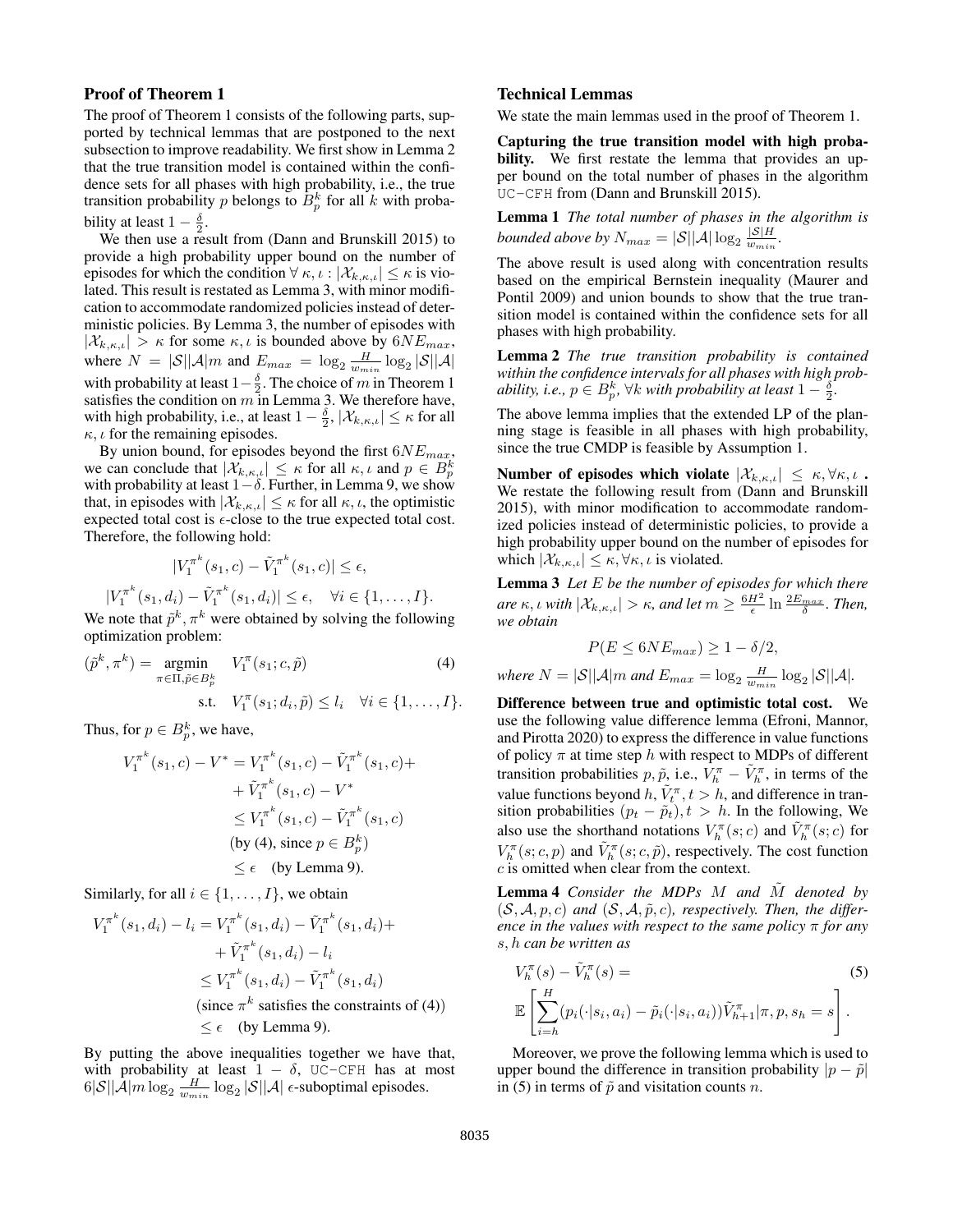**Lemma 5** *Let*  $\bar{p}, \tilde{p}, p \in [0, 1], \delta \in (0, 1)$  *such that*  $p, \tilde{p} \in$ CI*, where*

$$
CI := \left\{ p' \in [0, 1] : |p' - \bar{p}| \le \sqrt{\frac{2\bar{p}(1-\bar{p})\ln\frac{4}{\delta}}{\max(1, n)}} + \frac{7\ln\frac{4}{\delta}}{3\max(1, n-1)} \right\}.
$$
  
Then,  $|\tilde{p} - p| \le 2\sqrt{2}\sqrt{\frac{\bar{p}\ln\frac{4}{\delta}}{\max(1, n-1)}} + 5(\frac{\ln\frac{4}{\delta}}{\max(1, n-1)})^{\frac{3}{4}} + \frac{21\ln\frac{4}{\delta}}{\max(1, n-1)}.$  (6)

The above lemma is proved by viewing (6) as a quadratic The above lemma is proved by viewing (6) as a quadratic inequality in terms of  $\sqrt{\bar{p}}$  and solving for  $\bar{p}$ . The resulting inequality is then substituted back in the original inequality to get the desired result.

For each phase  $k$ , the true transition probability  $p$  belongs to the confidence set  $B_p^k$  with high probability and the optimistic transition model  $\tilde{p}^k$  is chosen from the confidence set. Then, p and  $\tilde{p}^k$  belong to CI for a suitable  $\delta$ , by definition of  $B_p^k$ . By Lemma 5,  $|p - \tilde{p}^k|$  can then be upper bounded in terms of  $\tilde{p}^k$  and n as described above. The following lemma upper bounds the summand in (5),  $(p - \tilde{p}_h)(\cdot | s, a) \tilde{V}_{h+1}$ , which is the difference between the expected values of successor states in MDPs with true transition probability  $p$  and optimistic transition probability model  $\tilde{p}$ .

#### Lemma 6 *Let*

 $|p(s'|s, a) - \tilde{p}_h(s'|s, a)| \leq c_1(s, a) + c_2(s, a) \sqrt{\tilde{p}_h(s'|s, a)},$ *for all*  $s, s' \in S$  *and*  $a \in A$ *. Then, for any policy*  $\pi$ *,* 

$$
|(p - \tilde{p}_h)(\cdot|s, a)\tilde{V}_{h+1}| \le c_1(s, a)|Succ(s, a)||\tilde{V}_{h+1}||_{\infty} ++c_2(s, a)\sqrt{|Succ(s, a)|}\tilde{\sigma}_h(s, a),
$$

*for any*  $(s, a) \in S \times A$ , where  $\tilde{\sigma}_h^2$  is the local variance func*tion defined as:*  $\tilde{\sigma}_h^2(s, a) =$ 

$$
\mathbb{E}[(\tilde{V}_{h+1}(s_{h+1}) - \mathbb{E}(\tilde{V}_{h+1}(s_{h+1})|s_h = s, \tilde{p}, \pi))^2
$$
  

$$
|s_h = s, a_h = a, \tilde{p}].
$$

We then consider a sequence of MDPs  $\mathcal{M}^{(d)}$  which have the same transition probability  $p$  of the true MDP but different cost functions  $c^{(d)}$ , and a similar sequence of MDPs  $\tilde{\mathcal{M}}^{(d)}$  with the same transition probability  $\tilde{p}$ . In both sequences, for  $d = 0$ , the cost function is the same as that of the original cost function, i.e.,  $c_h^{(0)}$ the original cost function, i.e.,  $c_h^{(0)}$ ,  $\tilde{c}_h^{(0)} = c_h$ ,  $1 \le h \le H$ .<br>The following cost functions are defined recursively as  $c_h^{(2d+2)}$  $\tilde{c}^{(2d+2)}_{h}(s,a), \tilde{c}^{(2d+2)}_{h_{c,d}}$  $\tilde{\sigma}_{h}^{(2d+2)}(s, a) = \tilde{\sigma}_{h}^{(d), 2}$  $\tilde{\sigma}_h^{(d),2}(s)$ , where  $\tilde{\sigma}_h^{(d),2}$  $\int_{h}^{(a),2}$  is the local variance of the value function under policy  $\pi$  with respect to the costs  $c^{(d)}$ , defined as  $\tilde{\sigma}_h^{(d),2}$  $h^{(a),2}(s) =$ 

$$
\mathbb{E}\left[ (\tilde{V}_{h+1}^{(d)}(s_{h+1}) - \mathbb{E}(\tilde{V}_{h+1}^{(d)}(s_{h+1})|s_h = s, \tilde{p}, \pi))^2 | s_h = s, \pi, \tilde{p} \right].
$$

We note that  $c_h^{(d)}$  $\binom{d}{h}(s,a) \in [0, H^d]$ , and use the notation  $V^{(d)}$ and  $\tilde{V}^{(d)}$  for value functions of  $\mathcal{M}^{(d)}$  and  $\tilde{\mathcal{M}}^{(d)}$ , respectively.

We also use the following lemma (Dann and Brunskill 2015) to bound  $\sum_{i=1}^{H} \mathbb{E} \left[ \tilde{\sigma}_i^2(s_i) | s_h = s, \tilde{p}, \pi \right]$  in Lemma 8 by  $O(H^2)$  instead of the trivial  $O(H^3)$ .

Lemma 7 *The variance of the value function defined as*  $\mathcal{V}_h^{\pi}(s) = \mathbb{E}\left[ (\sum_{i=h}^H c_i(s_i, a_i) - V_i^{\pi}(s_i))^2 | s_h = s, \pi \right]$  satis*fies a Bellman equation*  $\mathcal{V}_h(s) = \mathbb{E} \left[ \mathcal{V}_h(s_{h+1}) | s_h = s, \pi \right] +$  $\sigma_h^2(s)$ , which gives  $\mathcal{V}_h^{\pi}(s) = \sum_{i=h}^H \mathbb{E} \left[ \sigma_i^2(s_i) | s_h = s, \pi \right]$ .  $Since 0 \leq V_1 \leq H^2 c_{max}^2, for all s \in S, we have$  $0 \le \sum_{i=1}^{H} \mathbb{E} \left[ \sigma_i^2(s_i) | s_h = s, \pi \right] \le H^2 c_{max}^2.$ 

If  $p, \tilde{p} \in B_p^k$ , the condition of Lemma 6 holds true by Lemma 5 for suitable constants. Then, by utilizing Lemmas 4, 6, and 7, we have the following recursive relation relat- $\inf |V_1^{(d)}(s_1) - \tilde{V}_1^{(d)}(s_1)|$  with  $|V_1^{(2d+2)}(s_1) - \tilde{V}_1^{(2d+2)}(s_1)|$ when the condition  $|\mathcal{X}_{\kappa,\iota}| \leq \kappa$  for all  $(\kappa,\iota) \in \mathcal{K} \times \mathcal{I}$  holds. With constants m and  $\delta'$  as defined in Algorithm 1, the analysis follows by splitting the state action pairs by importance, i.e.,  $(s, a) \in \mathcal{X}$  and  $(s, a) \notin \mathcal{X}$  and using the definitions of weight w, knownness  $\kappa$ , and importance  $\iota$ .

**Lemma 8** Let  $p, \tilde{p} \in B_p^k$ . If  $|\mathcal{X}_{\kappa,\iota}| \leq \kappa$  for all  $(\kappa,\iota)$ , then

$$
|V_1^{(d)}(s_1) - \tilde{V}_1^{(d)}(s_1)| := \Delta_d \le
$$
  

$$
\hat{A}_d + \hat{B}_d^1 + \hat{B}_d^2 + \min{\{\hat{C}_d, \hat{C}_d' + \hat{C}'' \sqrt{\Delta_{2d+2}}\}}, where
$$
  

$$
\hat{A}_d = \frac{\epsilon H^d}{4}, \quad \hat{B}_d^1 = 42CH^{d+1}\left(\frac{|\mathcal{K} \times \mathcal{I}| \ln \frac{4}{\delta'}}{m}\right),
$$
  

$$
\hat{B}_d^2 = 10CH^{d+5/4}\left(\frac{|\mathcal{K} \times \mathcal{I}| \ln \frac{4}{\delta'}}{m}\right)^{3/4},
$$
  

$$
\hat{C}_d' = \sqrt{\frac{16C|\mathcal{K} \times \mathcal{I}|}{m} \ln \frac{4}{\delta'}}H^{2d+2}, \quad \hat{C}_d = \hat{C}_d' \sqrt{H},
$$
  
and 
$$
\hat{C}'' = \sqrt{\frac{16C|\mathcal{K} \times \mathcal{I}|}{m} \ln \frac{4}{\delta'}}.
$$

This recurrence relation is simplified to show in Lemma 9 that, in phases with  $|\mathcal{X}_{k,\kappa,\iota}| \leq \kappa$  for all  $\kappa,\iota$ , the optimistic total expected cost  $\tilde{V}_1^{\pi^k}(s_1)$  is close to that of the true one,  $V_1^{\pi^k}(s_1)$ . This lemma plays an important role in the final theorem to show that the policy obtained after sufficiently large number of episodes is  $\epsilon$ -optimal with respect to the objective and constraints.

**Lemma 9** Let  $p, \tilde{p} \in B_p^k$ . If  $|\mathcal{X}_{k,\kappa,\iota}| \leq \kappa$  for all  $\kappa, \iota$ ,  $\epsilon \in (0,1]$ *, and* 

$$
m \ge \frac{2304C^2H^2}{\epsilon^2} (\log_2 \log_2 H)^2 \log_2^2 \frac{8H^2|\mathcal{S}|^2|\mathcal{A}|}{\epsilon} \ln \frac{4}{\delta'},
$$
  
then  $|V_1^{\pi^k}(s_1) - \tilde{V}_1^{\pi^k}(s_1)| \le \epsilon$  holds.

### **Conclusions**

We addressed the problem of finding approximately optimal policies for finite-horizon MDPs with constraints and unknown transition probability. We introduced the UC-CFH algorithm that is based on the optimism-in-the-face-ofuncertainty principle and offered, to the best of our knowledge, the first result in terms of provable PAC guarantees for both performance and constraint violations. Our PAC bound exhibits quadratic dependence on the horizon length. In the future, we plan to consider other types of constraints, e.g., chance or risk constraints, and extensions to the infinitehorizon setting.